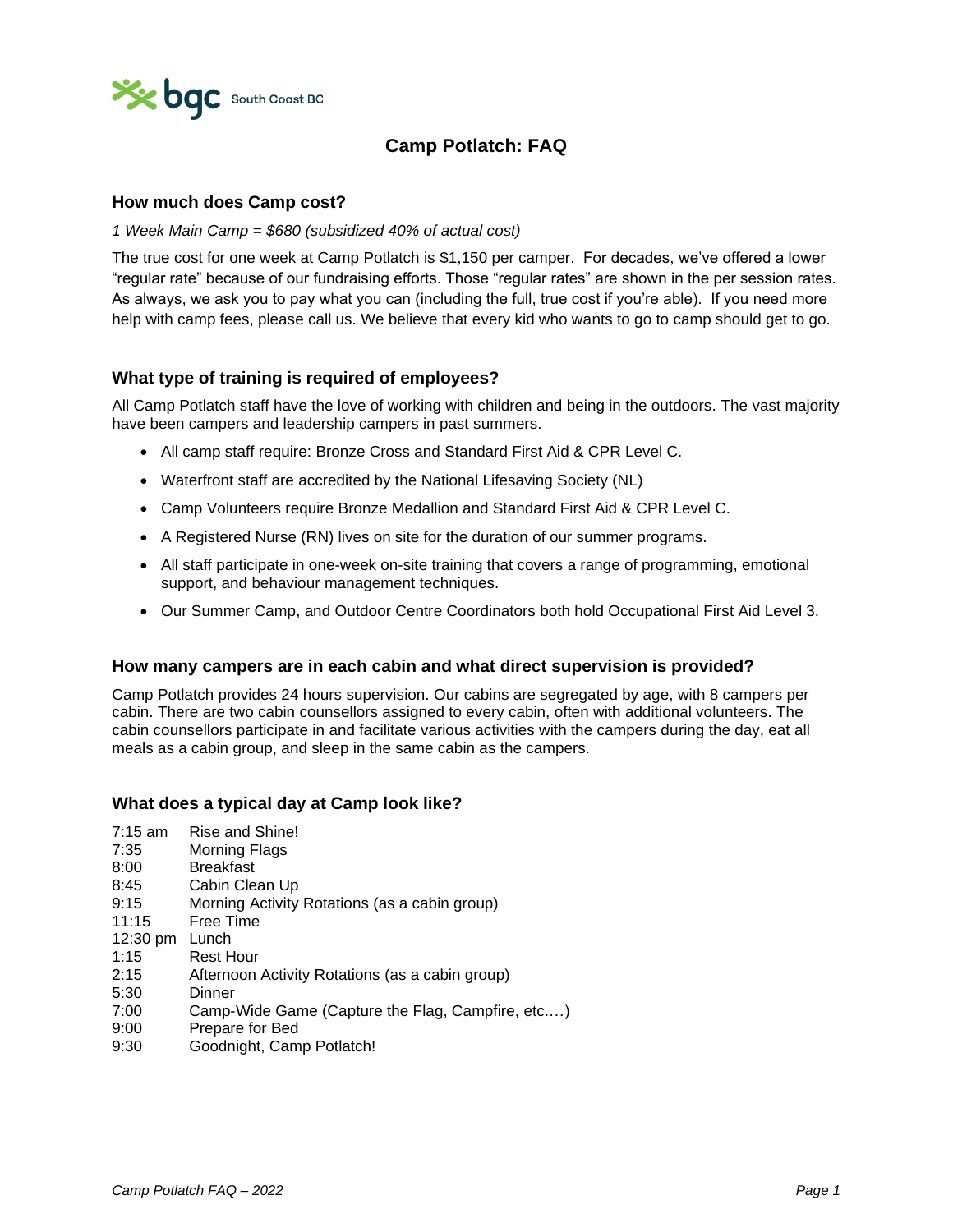

### **What type of medical examination is required before a child may attend Camp?**

(Covid; Camp Potlatch follows all public health orders and the guidelines of the BC Camping Association). As the situation is constantly changing, more information will be provided to parents closer to the start of camp.

Camp Potlatch does not require a medical examination before attending Camp. We do, however, require our Medical Form to be completed during registration.

Upon arrival at your chosen departure location, all campers will undergo a mandatory head lice check. This is a standard health procedure.

If lice or nits are found in the hair of a camper, the participant will be sent home with the parent or guardian. It will be the parent/guardian's responsibility to treat the camper and subsequently arrange (with the Camp Director) alternative transportation to Camp.

If you know that your camper has recently had lice or has recently been exposed to lice, please complete a head check a week before Camp. If lice are present, you will have adequate time to treat, and be rid of the lice before coming to Camp.

### **Is there a Camp Nurse?**

Yes. A Registered Nurse (RN) is on duty at all times during summer camp sessions. The nurse will handle all medications (prescription and non- prescription), minor illnesses and injuries. Parents will be notified at the discretion of the nurse, and no medications will be administered without parent consent.

If you are sending your child with medication, please ensure it remains in the original packaging and is labelled with your camper's full name, and session attending.

### **Can Camp accommodate dietary restrictions?**

If your camper has a food allergy or dietary restrictions, please be sure to include this on their Medical Form.When advance notice is given, Camp can accommodate most restrictions. If you have any concerns, please don't hesitate to contact the camp office.

### **Is Camp Potlatch peanut-free?**

Camp Potlatch is a nut aware site and while we do not store or serve nut products, we cannot guarantee that your camper will not come in contact with nut products during their stay at camp. We ask all campers to not bring food to camp.

### **Can I send my camper with snacks?**

Please do not send food with your camper to camp. Where food goes, animals tend to follow, therefore no food is permitted in camper cabins. Also, cabin mates might be allergic to the food that is being sent. All food items will be taken by a staff member upon arrival.

### **What is the Camp procedure regarding homesickness?**

Camp Potlatch staff are trained to watch for warning signs of homesickness, and work to keep the camper engaged in programming and cabin activities. Counsellors will acknowledge that everyone gets a little homesick at times and remind the camper about their new friends and the exciting activities planned for the day. In some cases, parents will be notified and can assist in developing a strategy to help the camper.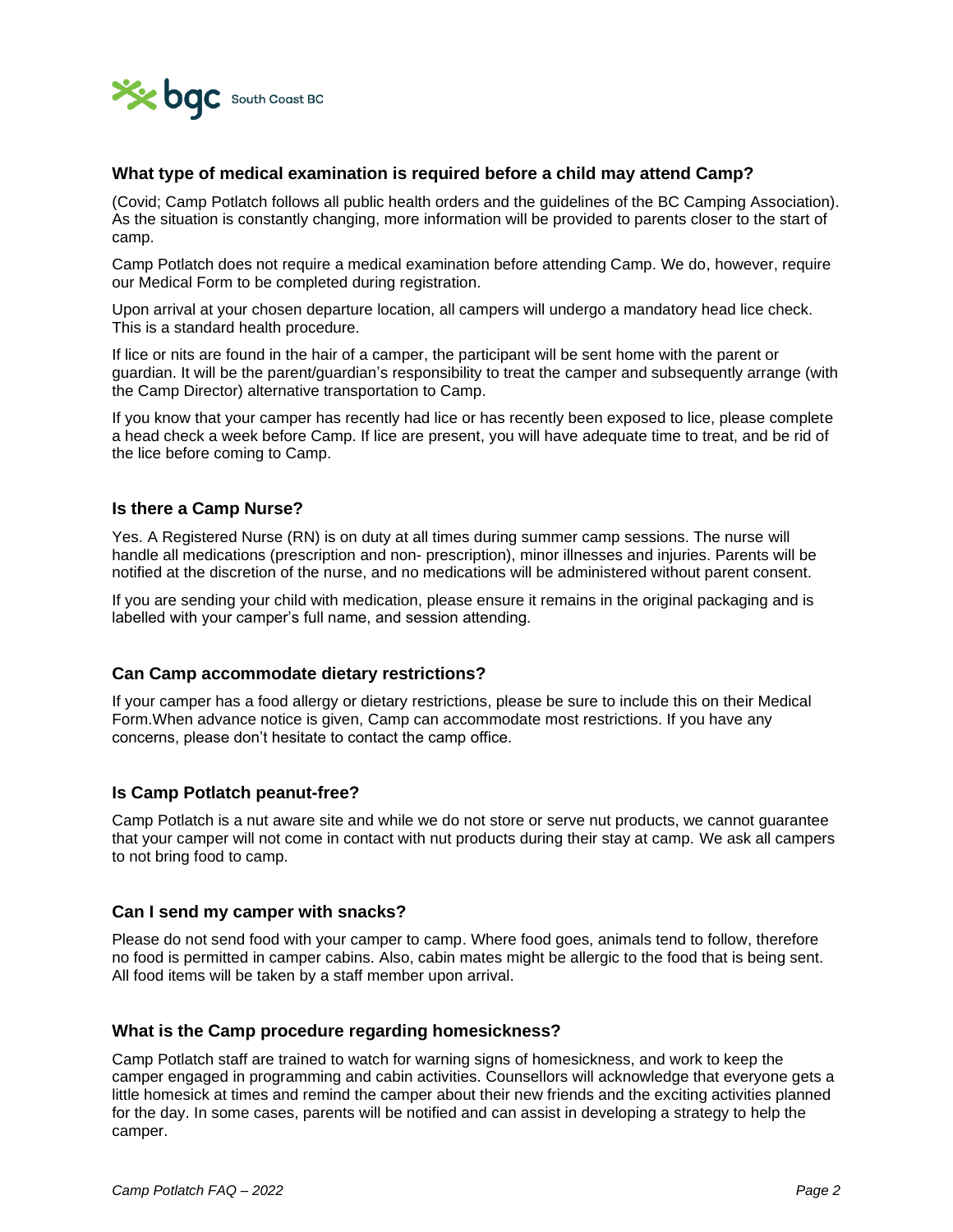

If you feel your child may become homesick, speak to them about this before departing for Camp. We suggest sending a letter and photograph for your child to read when they miss home.

### **How are cabin mate requests handled?**

If your camper has a friend or group of friends, he or she would like to share a cabin with, please make the request during registration or by giving us a call at the office. Each camper can request up to two individuals they would like to bunk with. We try our very best to accommodate all cabin mate requests, if the campers are within 12 months of age of each other. If you have any questions or concerns about your child's cabin mate request, please feel free to contact our office at 604-324-2267.

### **Are campers allowed to bring cell phones or other electronics?**

We ask that campers leave all electronics at home, as such items can be lost or easily damaged. All cell phones and electronics will be confiscated upon arrival and stored in the Camp Office. A staff member will return confiscated items upon departure.

If you need to speak to your camper, please don't hesitate to contact the office. Part of the camp experience is building independence, (for both the child and parent).

### **How can I contact my camper?**

If you need to be in touch with your camper during their registered session, please feel free to give our city office a call at 604-324-2267 and we will be more than happy to relay the message for you.

You can also email messages to your camper(s) through our Summer Camp Coordinator, at [summer@bgcbc.ca.](mailto:summer@bgcbc.ca) Please be sure to include your camper's full name and session number in the subject of your email.

In the event of an emergency or time sensitive matter, there is a phone at Camp that may be used. Please note that cell reception is extremely poor at Camp; as such we ask that campers leave their cell phones at home.

Parents are encouraged to send letters to their campers to be received during their stay. Please be sure to send your letters prior to your camper leaving for camper. In a 6-day session, this is the only way that we can ensure that campers receive their mail. Please remember to include the camper's full name and session number.

Please post letters to: Camp Potlatch Box 130 Britannia Beach, BC V0N 1J0 *Attn: Camper Name and Session Number* 

### **How are lost and found items handled?**

If your child loses an item or has an item goes missing during their Camp session, they should notify a staff member. While Camp is in session, we actively try to keep campers connected with their belongings and find homes for as many items as possible before departing Camp. Once a Camp session is complete, all items that were unable to be returned to their owners will be sent the Camp office located at *7595 Victoria Drive, Vancouver, BC*. All lost and found items will be held until the end of September, after which any items not collected will be donated to charity.

Please ensure you label all clothing and personal items your camper brings to camp to allow for easy identification and return. Please call the office to report any items that did not return home with your camper.